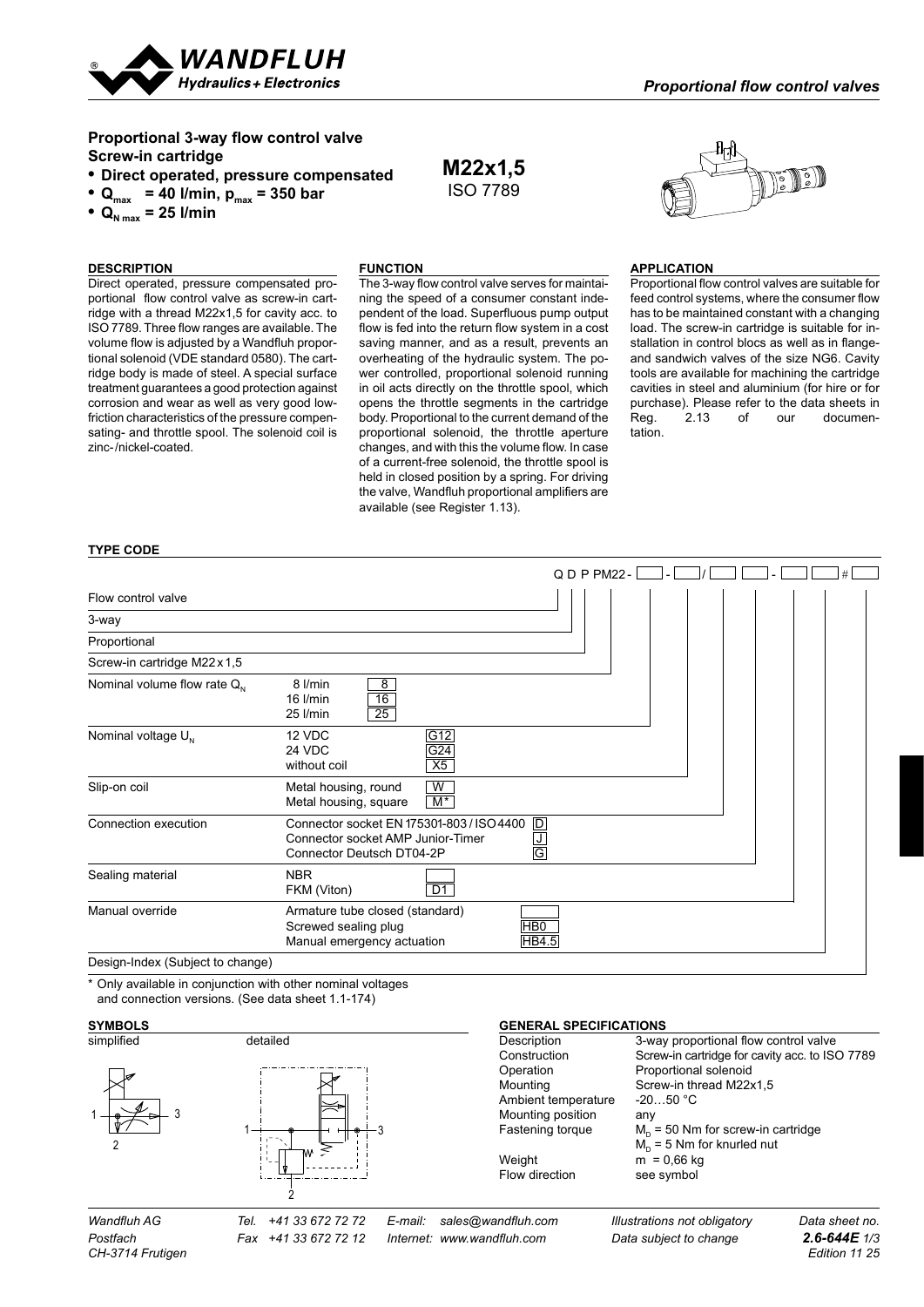

#### **ELECTRICAL SPECIFICATIONS**

| Construction                                                                        | Proportional solenoid, wet pin push type,<br>pressure tight     |                       |  |
|-------------------------------------------------------------------------------------|-----------------------------------------------------------------|-----------------------|--|
| Standard nominal voltage                                                            | $U = 12 VDC$                                                    | $U = 24 VDC$          |  |
| Limiting current                                                                    | $I_G$ = 1360 mA                                                 | $I_{\alpha}$ = 680 mA |  |
| Relative duty factor                                                                | 100 % ED (see data sheet 1.1-430)                               |                       |  |
| Protection class<br>acc. to EN60529                                                 | Connection version<br>D: IP65<br>J: IP66<br>$G: IP67$ and $69K$ |                       |  |
| For further electrical specifications see data sheet 1.1-173 (W)<br>$1.1 - 174$ (M) |                                                                 |                       |  |

### **HYDRAULIC SPECIFICATIONS**

| Fluid                     | Mineral oil, other fluid o                      |
|---------------------------|-------------------------------------------------|
| Contamination efficiency  | ISO 4406:1999, class 1                          |
|                           | (Required filtration grad                       |
|                           | see data sheet 1.0-50/                          |
| Viscosity range           | 12 mm <sup>2</sup> /s320 mm <sup>2</sup> /s     |
| Fluid temperature         | -20+70°C                                        |
| Peak pressure             | $p_{max}$ = 350 bar                             |
| Nominal volume flow rates | $Q_{N} = 8$ I/min, 15 I/min,                    |
| Max. volume flow          | $Q_{\text{max}}$ = 40 l/min (1 $\rightarrow$ 2) |
| Min. volume flow          | $Q_{\min} = 0.1$ I/min                          |
| <b>Hysteresis</b>         | ≤7% $*$                                         |
|                           | المرسوف والمراجع والمراجع ومسائله والمسارقة     |

# Fluid Mineral oil, other fluid on request<br>Contamination efficiency ISO 4406:1999, class 18/16/13 4406:1999, class 18/16/13 (uired filtration grade β 6...10 ≥75) data sheet  $1.0 - 50/2$ Nominal volume flow rates  $Q_N = 8$  l/min, 15 l/min, 25 l/min<br>Max volume flow  $Q = 40$  l/min (1  $\rightarrow$  2) at optimal dither signal

#### **CHARACTERISTICS** Oil viscosity  $ν = 30$  mm<sup>2</sup>/s





#### $\Delta p = f(Q)$  Pressure drop-volume flow characteristics  $1 \rightarrow 2$  ( $1 = 0$  mA)  $\Delta p = f(Q)$  Pressure drop-volume flow characteristics  $1 \rightarrow 3$  ( $1 = 1_0$ )